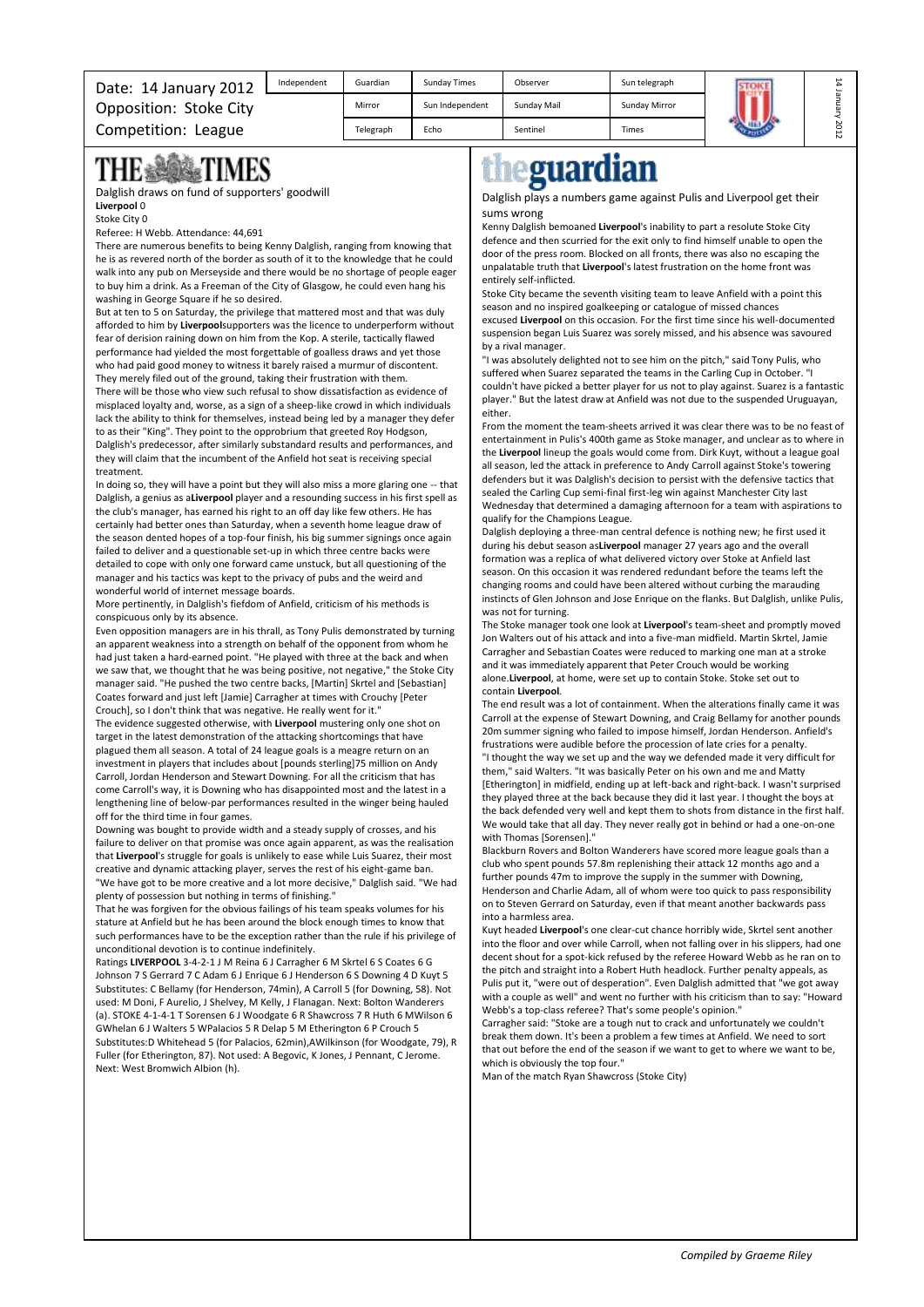| Date: 14 January 2012  | Independent | Guardian  | <b>Sunday Times</b> | Observer    | Sun telegraph | <b>STOK!</b> |  |
|------------------------|-------------|-----------|---------------------|-------------|---------------|--------------|--|
| Opposition: Stoke City |             | Mirror    | Sun Independent     | Sunday Mail | Sunday Mirror |              |  |
| Competition: League    |             | Telegraph | Echo                | Sentinel    | Times         |              |  |

## **The Daily Telegraph**

Liverpool in doldrums as Airfield loses its fear factor

Liverpool 0 Stoke City 0

Att: 44,691

The once-formidable Anfield fortress now resembles a welcoming visitor centre. The sense of overwhelming intimidation, so integral to Liverpool's success during their prime, is in danger of becoming a memory. It is revived for special occasions - no doubt the double header with the city of Manchester this month will reawaken passions - but too many Premier League encounters have failed to rise beyond the humdrum.

Stoke City, like the six previous clubs to leave Anfield clutching a point which was generously offered as much as hard earned, have long shaken off any fearful inferiority felt by those passing through the Shankly Gates.

Fourteen points have been squandered by Liverpool on their own turf this season. Twelve months on from Kenny Dalglish's appointment, a sweep of the Premier League landscape reveals Liverpool are exactly where they have been for three years. They are the sixth best side in the division, and although they are consolidating themselves by taking a more scenic route towards a top-four challenge (although not in this game), it must concern the American owners that they have been unable to take advantage of the mediocre standards of Arsenal and Chelsea.

A season has unfolded which con-firms the view that whatever methods are employed and changes made at Anfield, the gains and losses have a habit of balancing each other.

In Rafael Benitez, Liverpool possessed the most tactically astute manager in their history - a trait which was magical when he outwitted Jose Mourinho but infuriating when he would select teams to cope with the elaborate formation of Barnsley.

Under Dalglish, broadly speaking the philosophy has been based on the traditional Anfield mantra of 'letting the opposition worry about us'. This rather ignores Dalglish's occasional forays into the strategy room. During his first spell, he was not averse to surprising his own supporters as much as rival managers by using full backs in central midfield, or midfielders in defence. Often with mixed results. If Wednesday's rearguard action in the second half at the Etihad Stadium was a reminder of Dalglish's often underestimated capacity for pragmatism, his choices here marked it in bold capital letters. There was wisdom in lining up with three centrehalves to combat Stoke's aerial threat, repeating a successful idea from last season, but few could identify the merit of persisting with it once Tony Pulis reacted by amending his own line-up to play one up front. Dirk Kuyt was left to play the Andy Carroll role as a lone striker, and engaged in a

perfect impression of the Geordie. Kuyt's touch deserted him and when the game's single chance fell on his forehead he missed the target.

As with Carroll at Manchester City, the Dutchman was often isolated against a robust Stoke defence, a problem compounded when he hunted deep for possession. This had the effect of making it seem as thoughLiverpool were playing with seven midfielders and no striker. Clearly Liverpool missed Luis Suarez. "I was absolutely delighted not to see him on the pitch," said Pulis. Since Suarez was present for the previous six Anfield draws suggesting his absence was the difference is simplistic.

A greater loss in such a system was the rested Daniel Agger whose capacity to bring the ball out of defence could have turned a redundant extra defender into an attacking weapon.

When the change did come after an hour, it was Stewart Downing who mystifyingly made way for substitute Carroll, while the assortment of centrebacks was retained, at least two of them marking thin air.

Asked how he thought his plan worked, Dalglish pointed out that his defence looked strong, but admitted "they had only one striker to mark", which simply added to the bewilderment.

Liverpool had evidently identified their problem, but failed to react and rectify it until it was too late.

If they do not sign a striker to turn home draws into wins within the next fortnight, the same will also be true of this season's attempts to return to the Champions League.

Fortress Anfield?

7 Number of the 11 teams to play at Anfield in the league who have shared the spoils this season

Points Liverpool dropped at home last season. They have already dropped 14 this campaign

### 8

17

Liverpool's record number of home draws in a Premier League season - in 2002-03 - which is close to being beaten already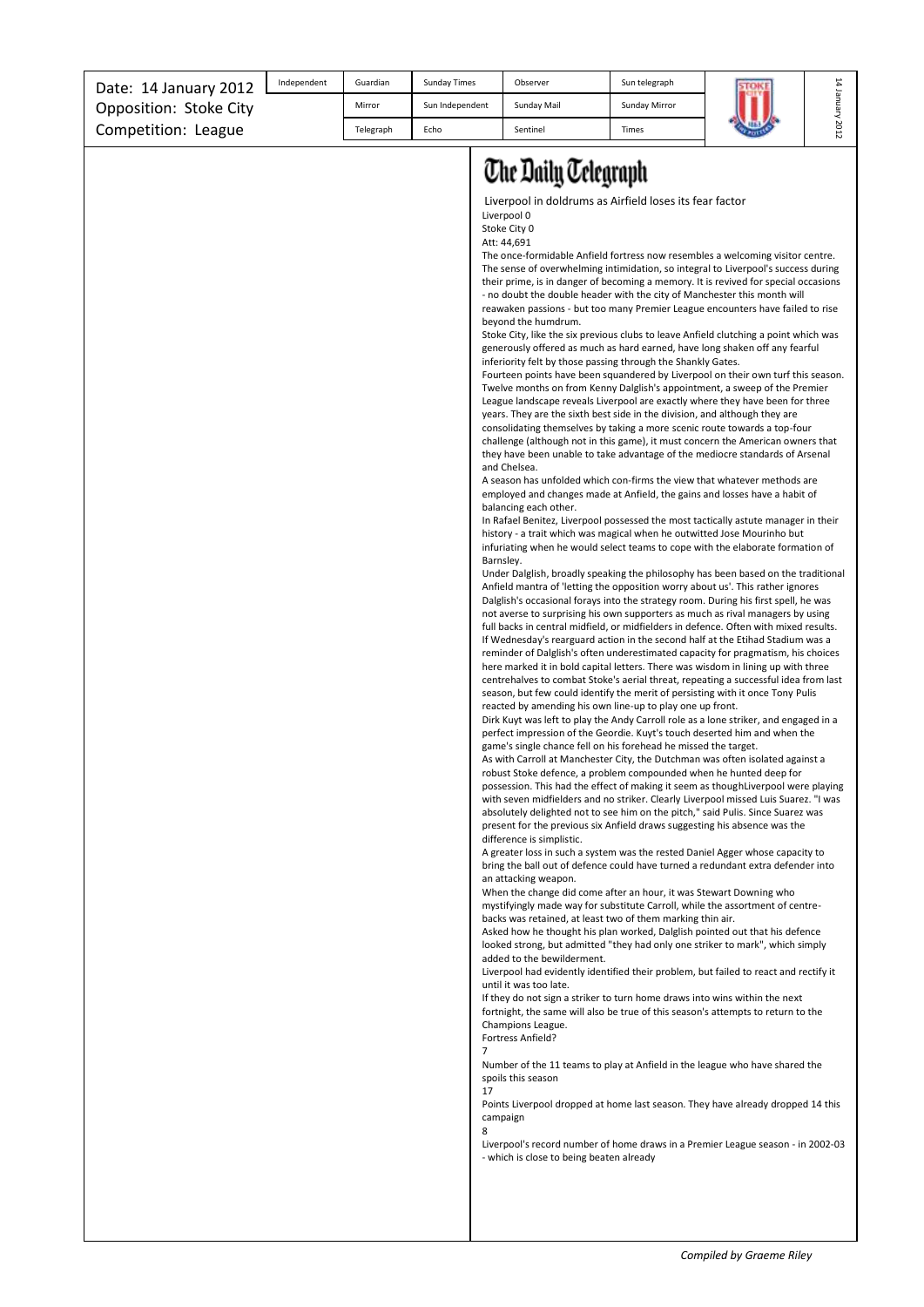| Date: 14 January 2012  | Independent | Guardian  | Sunday Times    | Observer    | Sun telegraph |          |   |
|------------------------|-------------|-----------|-----------------|-------------|---------------|----------|---|
| Opposition: Stoke City |             | Mirror    | Sun Independent | Sunday Mail | Sunday Mirror |          |   |
| Competition: League    |             | Telegraph | Echo            | Sentinel    | Times         | 2 Aug 13 | N |

# THE<sup>V</sup>

Toothless Liverpool miss Suarez

"I think I'm in danger of repeating myself here," said Kenny Dalglish when asked one question too many about his team's failure to break down a stubborn Stoke City side.

Over 44,000 Liverpudlians might have thought something similar after seeing their team's seventh draw in 11 league matches at Anfield this season. **Liverpool** may rank alongside Manchester City as one of only two teams unbeaten at home in the 2011-12 Premier League but where City have accrued 30 points, for the Merseysiders the figure is 19 - fewer than all six teams above them. Jose Enrique, one of their brighter performers on Saturday, acknowledged that this home discomfort was damaging **Liverpool**'s Champions League qualification prospects. "If we start to take our chances then we can be in the top four, but if we don't then we will make it more difficult for ourselves," he said. This latest disappointment was down to a worrying lack of creativity. Besides a late free header missed by Dirk Kuyt, there was little serious threat to Stoke's goal. On the weekend when **Liverpool**'s managing director, Ian Ayre, both in a BBC interview and the match programme, conceded that their handling of the Luis Suarez affair had damaged people's "perception" of the club, the on-field consequences of that case were only too evident: **Liverpool** desperately lacked the spark of the suspended Suarez, who may miss opportunities but also creates them. Stoke's manager, Tony Pulis, who saw him score twice at the Britannia in the Carling Cup in October, admitted: "I could not have picked a better player for us not to play against than Suarez."

In his absence, Kuyt led the line, supported by Jordan Henderson and Stewart Downing, but they toiled against a Stoke side who flooded the midfield and defended resolutely. Andy Carroll's introduction for the last half-hour made things more interesting, if only for the fact Stoke risked conceding a penalty when first Robert Huth, then Ryan Shawcross grappled with him at corners, but the referee, Howard Webb, ignored the Kop's loud appeals.

"It is difficult to understand when they [the match officials] talk to the players and explain something to them and they commit the same [offence] immediately after it," said Dalglish, though he acknowledged his team's failings first and foremost. "We have got to be more creative and the deliveries into the box have got to be a lot better than they were."

Stoke's physical approach may infuriate opponents but they had every right to celebrate a point at a ground where they have never won in 49 top-flight visits. Pulis's team sit eighth in the table, having lost just one of their last nine League outings, but the Welshman is not getting carried away. "This is only our fourth year in the Premier League and we shouldn't lose sight of that. The aim is to get to 40 points as quickly as we can and then push on from there."

**LIVERPOOL** 0-0 STOKE CITY

Substitutes: **Liverpool** Carroll 6 (Downing, 58), Bellamy (Henderson, 74). Stoke City Whitehead 6 (Palacios, 61), Wilkinson (Woodgate, 79), Fuller (Etherington, 87). Bookings: Stoke Shawcross, Sorensen, Walters.

Man of the match Shawcross. Match rating 5/10.

Possession: **Liverpool** 60% Stoke 40%.

Attempts on target: **Liverpool** 5 Stoke 1.

Referee H Webb (South Yorkshire). Attendance 44,961.



HELD TO A SOULLESS DRAW; Blanks for nothing at Anfield as it all turns sour without Suarez

LIVERPOOL 0 STOKE CITY 0

LIVERPOOL: Reina 5, Johnson 5, Skrtel 5, Carragher 6, Coates 5, Enrique 5, Gerrard 6, Adam 5, Henderson 6 (Bellamy 74, 5), Downing 5 (Carroll 58, 5), Kuyt 6. STOKE Sorensen 6?, Woodgate 7 (Wilkinson 79), Huth 8, Shawcross 7?, Wilson 7, Walters 7?, Whelan 7, Delap 6, Etherington 8 (Fuller 87), Palacios 6 (Whitehead 62, 6), Crouch 6. REF: Howard Webb ATT: 44,691&

MAYBE now we know another reason why Kenny Dalglish fought so long and so loud to keep Luis Suarez from an enforced January holiday.

As Stoke boss Tony Pulis said: "I was absolutely delighted not to see him on the pitch. I couldn't have picked a better player for us not to play against. Well, there is Lionel Messi, of course, but you get the point.

If Liverpool had coped well with the loss of their striker before the weekend, the implications of an eight-match ban for the Uruguay star became rather more apparent in a painfully listless display. Where Stoke were impressively

resilient, Liverpool were resilient to being impressive.

Most pertinently, where they were poorest was around the penalty area, where Suarez is at his most dangerous.

Against the visitors' stoic back-line, the Reds so desperately required someone with the skills to wriggle free of keen shackles.

Liverpool will point out their defence of Suarez was based on their sense of justice, but his absence can badly damage any top-four ambitions. That is perhaps why boss Kenny Dalglish had no excuses.

"We have to be a lot better than we were, be a lot more decisive. It's our

responsibility to find the creativity to break them down and we didn't," he said. Now Suarez is not exactly clinical when it comes to putting the ball in the net, as too many draws at Anfield this season - a painful seven and counting - has illustrated. But in those previous draws, Liverpool created plenty.

Here they created virtually nothing, bar one glorious chance Dirk Kuyt inexplicably headed wide, and another that Martin Skrtel headed down and over.

Much credit must be given to Stoke for that - the sort of credit they so rarely get and yet so richly deserve for again punching well above their weight, thanks in part to a cunningly clever manager.

But if Suarez does anything then it is provide creativity, and you can't imagine Liverpool having so few opportunities with him on the pitch, though whether they would have taken them is another matter.

There were other factors behind Liverpool's failure, and Dalglish must take his share of the responsibility.

Throughout his management career, an instinct towards freeflowing excitement is sometimes tempered by an occasional caution. You can go as far as back as his early in his first Anfield stint - remember Alex Watson being thrown into an

untried three-man central defence - and towards the end the temptation to pack a defence became worrying.

Against Stoke, he went with three centre-backs again, just as he did against them last season when he won, so it was a reasonable approach.

But surely what was not so reasonable was to stick with it grimly when painfully apparent it wasn't working.

The players themselves abandoned the system, but it meant Skrtel going to right back, and that was hardly the most attacking option.

Surely better to have Glen Johnson bombing on from there, instead of stumbling across the front-line as though punchdrunk?

Dalglish suggested he was forced to go with that system because of an injury to Daniel Agger and illness to Jose Enrique.

But he had an able replacement for Enrique - who played anyway - as Martin Kelly showed at Manchester City in midweek. Liverpool hinted at refereeing injustice, with Dalglish responding to a suggestion Howard Webb is a top-class ref with the

withering retort: "That's some people's opinion." Webb though, had a fine game, his firm control and unmoving disposition in the

face of some roller-skating from substitute Andy Carroll.

Pulis added: "Their crowd try to help all they can to get their team going and put a pressure on that could influence some referees. But Howard Webb is experienced and withstood that pressure."

As for Stoke, they are eighth in the League despite a draining Europa League campaign.

And given just how astute their manager is, there is no reason why they can't balance those twin ambitions to deliver a truly memorable season.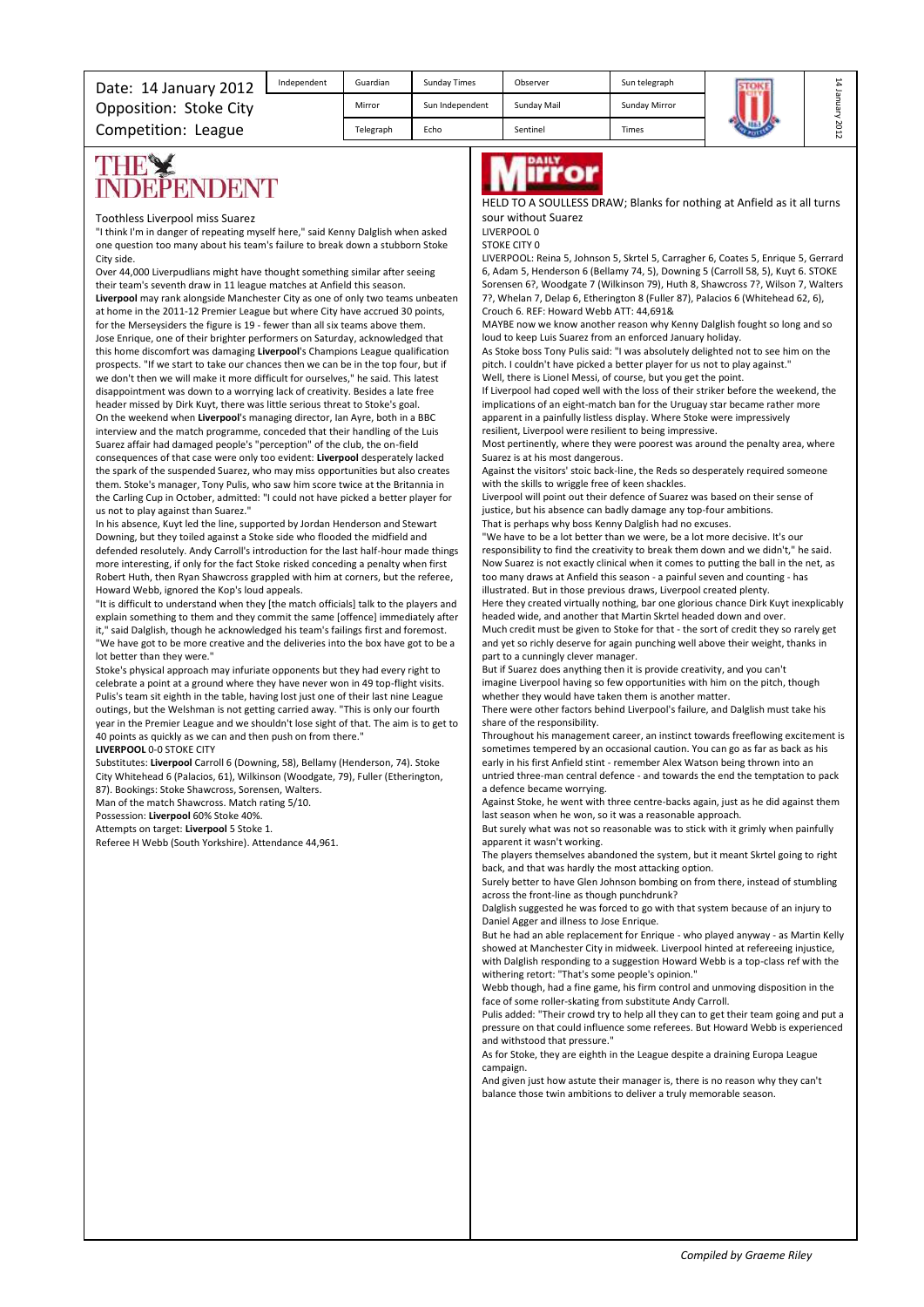| Date: 14 January 2012         | Independent | Guardian  | <b>Sunday Times</b> | Observer    | Sun telegraph |                       |   |
|-------------------------------|-------------|-----------|---------------------|-------------|---------------|-----------------------|---|
| <b>Opposition: Stoke City</b> |             | Mirror    | Sun Independent     | Sunday Mail | Sunday Mirror |                       |   |
| Competition: League           |             | Telegraph | Echo                | Sentinel    | <b>Times</b>  | <b><i>CENTRES</i></b> | N |



James Pearce's verdict on dismal draw which threatens Reds Champions League hopes

BEING relegated to the graveyard slot on Match of the Day was no surprise. In fact it was remarkable they gave this game any air time at all. Liverpool's New Year's resolution about putting away inferior opponents at Anfield went down the pan on Saturday. After the emphatic wins on home soil over Newcastle and Oldham, Kenny Dalglish's side reverted to type against Stoke City. Another two points were surrendered on a desperately frustrating afternoon which delivered another painful blow to the Reds' hopes of Champions League qualification. The Potters joined Sunderland, Manchester United, Norwich, Swansea, Manchester City and Blackburn on the growing list of teams to depart with a share of the spoils so far this season. Out of 11 league games at Anfield, just four have been won. Liverpool's unbeaten home record remains intact but that's nothing to celebrate. Fourteen points have been dropped. Draws with United and City can hardly be criticised but look at those other five clubs who have taken something for their troubles and then take a look at the Premier League table. A failure to beat those sides is the reason why Liverpool are in serious danger of missing out on a top four finish.

On their travels, where the onus is on the hosts to take the initiative, the Reds have flourished this term. Yet at home, when teams set out to defend and sit deep, Dalglish's men have consistently failed to break them down. A lack of creativity and cutting edge in the final third has been a recurring theme. There have been occasions where a glut of chances have been wasted and a heroic visiting keeper has departed with the man of the match bubbly. Not on Saturday. Rarely has a goalless draw ever looked so inevitable. From the moment the teamsheet arrived it was difficult to see where the goals were going to come from. In selecting Dirk Kuyt as a lone striker in a 3-4-2-1 formation with Jordan Henderson and Stewart Downing just behind him, Dalglish had a front three with just one Premier League strike between them all season.

It looked like a line up selected primarily to negate Stoke's aerial prowess. The only problem was the threat provided by the Potters was non-existent. Tony Pulis had no greater ambition than to grind out a draw as he parked the bus and threw away the keys. The result was that the Reds had three centre-backs marking Peter Crouch. Not even Lionel Messi commands that degree of shackling. There was the welcome sight of Jamie Carragher making his first league start since October as Daniel Agger rested a minor knock. Alongside the vice-captain and Martin Skrtel, Sebastian Coates started a Premier League match for the first time but with Stoke always having 10 men behind the ball the trio were under-worked. Wing-backs Glen Johnson and Jose Enrique were always going to be key to Liverpool's hopes of finding a breakthrough. They needed to be flying down the flanks and getting in behind the Potters but it rarely hannened. Enrique, who played despite suffering with a stomach bug, got forward less than he does usually in a back four. Strangely, the popular Spaniard was preoccupied with Jon Walters when defensive duties should have been left to Coates. In the middle, skipper Steven Gerrard and Charlie Adam battled in vain to pick holes in a well drilled rearguard.

The first half was dismal. Liverpool dominated possession but it was all too pedestrian. Too often the ball went sideways rather than forwards. There was little guile or craft. How the Reds missed Luis Suarez who has now served half of his eight-game ban. Kuyt was largely isolated and no match on his own for Ryan Shawcross and Robert Huth. Downing briefly flickered into life but it was a moment which summed up his Liverpool career so far.

There was plenty of promise as the £20million winger charged goalwards from the halfway line but no end product as he lashed a shot into the Anfield Road End. Downing may have broken his drought in the FA Cup against Oldham but in the Premier League this season no player has had more shots than him without scoring – that's 45 and counting.

It was telling that when Dalglish brought on Andy Carroll after the break it was Downing who made way. He was bought to provide the ammunition for the big frontman to fire. The introduction of Carroll belatedly gave Shawcross and Huth something to worry about. They took it in turns to drag the striker to the ground in the penalty box but referee Howard Webb didn't want to know.

A sense of injustice finally triggered a greater sense of urgency from the Reds. Henderson, who had forced the only save of the first half from Thomas Sorensen, had a goal-bound volley inadvertently blocked by Carroll. Kuyt should have lifted the anxiety 13 minutes from time but his nightmare goes on.

The Dutchman hasn't scored a league goal since last May and it shows. Enrique's deflected cross dropped kindly to him six yards out but he nodded wastefully wide. Kuyt spurned another opportunity late on before Skrtel's header bounced up and over the bar.

Dalglish insisted last week that he's not looking to do any business during the January transfer window but this stalemate may force him to think again. Do Liverpool really possess the firepower required to bring Champions League football back to Anfield? With the Reds on the brink of a Wembley final and with two mouthwatering Cup ties on the horizon, there's plenty to be optimistic about. The bigger the opponent, the better this team seems to perform.

But the financial reality of modern football explains why getting into the top four remains the overriding priority this season. To achieve that Dalglish must quickly find a solution to Liverpool's troubles when they come up against the Premier League's also-rans.Only five points separates the Reds from that coveted fourth place but after Saturday's grim stalemate it seems a long way off.

"The responsibility was on us to be more imaginative to break them down and we didn't manage to do it. The couple of opportunities we got we didn't take and in a game like that you have to take them," – Reds boss KENNY DALGLISH. "I think it was more out of desperation. Some referees might have buckled but thankfully Howard (Webb) is experienced enough and strong enough to have not," – Stoke manager TONY PULIS on the Reds' penalty appeals.

LIVERPOOL (3-4-2-1): Reina, Carragher, Skrtel, Coates, Johnson, Gerrard, Adam, Enrique, Henderson (Bellamy 74), Downing (Carroll 58), Kuyt. Not used: Doni, Aurelio, Shelvey, Kelly, Flanagan.

STOKE (4-1-4-1): Sorensen, Woodgate (Wilkinson 79), Shawcross, Huth, Wilson, Whelan, Walters, Palacios (Whitehead 62), Delap, Etherington (Fuller 87), Crouch. Not used: Begovic, Jones, Pennant, Jerome.

GOALS: None CARDS: Bookings: Stoke's Shawcross, Sorensen, Walters. REFEREE: Howard Webb (South Yorkshire). ATTENDANCE: 44,691.



#### LIVERPOOL 0 STOKE CITY 0

STOKE City produced an admirably disciplined performance to hold Liverpool to a goalless draw at Anfield this afternoon. Thomas Sorensen was rarely tested as the home side failed to find a way through City's superbly-organised defence. Liverpool dominated possession, but Dirk Kuyt blew their only gilt-edged chance when he sent a free header wide 12 minutes from time. Both sides lined up with one up front. Kuyt was Liverpool's lone striker while Stoke played with Crouch up front, Jon Walters and Matthew Etherington on the right and left respectively, and Glenn Whelan, Wilson Palacios and Rory Delap in central midfield. Liverpool had plenty of the ball but couldn't pick their way past a resolute City side. They thought they had `created an opening on 10 minutes when Jose Enrique found Charlie Adam in the area, but Palacios snuffed out the danger with a perfectly-timed challenge. Right back Jonathan Woodgate was a little lucky to escape a booking for a mis-timed sliding challenge on Stewart Downing, on 21 minutes, but City were barely putting a foot wrong in defence.

They threatened on the counter attack on 24 minutes when Etherington picked up the ball just inside his own half and ran at Martin Skrtel. The winger went outside the defender to get the ball on his left foot, but his powerful strike was straight at Pepe Reina. Liverpool threatened when Adam just failed to get on the end of Skrtel's low cross, before Shawcross went into the book for a late 30thminute challenge on the former Blackpool midfielder.

The home side almost found a way through when Enrique picked out Glenn Johnson's run into the centre of the area, but Shawcross slid across with a crucial challenge. Downing ended a surging run with a 25-yard strike over the bar before Jordan Henderson's 25-yard strike was smothered by Sorensen.

Johnson cut inside on to his left foot but drilled a 20-yard strike well wide on 51 minutes. But Liverpool were making no impression on City's defence so it was no surprise to see Kenny Dalglish make a change as Andy Carroll replaced Downing on 58 minutes. Carroll's first contribution was to have claims for a penalty waved away as he and Robert Huth wrestled to get to a corner.

Tony Pulis made a change of his own on 63 minutes as Palacios was replaced by Dean Whitehead. Walters won possession 35 yards from goal, but fired well wide after getting to the edge of the area. City were still looking comfortable in defence as they got ten men behind the ball to frustrate the home side. But they had to face another problem on 74 minutes when Craig Bellamy replaced Henderson. Kuyt had optimistic penalty appeals waved away after claiming he was shoved by Woodgate, but Stoke looked in a lot more trouble on 78 minutes when Enrique's cross took a deflection. That sent the ball looping to Kuyt who was unmarked eight yards from goal, but sent a header just wide.

Andy Wilkinson replaced Woodgate on 79 minutes before Sorensen went into the book on 83 minutes for time-wasting on a goal kick. Liverpool went close on 86 minutes when Bellamy floated over a corner, but Skrtel's downward header bounced just over the bar. Ricardo Fuller replaced Etherington on 87 minutes before the announcement of four minutes of injury time gave the home fans some hope. However, Stoke comfortably saw out the added time. LIVERPOOL: Reina, Johnson, Skrtel, Coates, Carragher, Enrique, Henderson (Bellamy, 74),Gerrard, Adam, Downing (Carroll, 58), Kuyt.

Subs: Doni, Aurelio, Shelvey, Kelly, Flanagan.

STOKE: Sorensen, Woodgate (Wilkinson, 79), Huth, Shawcross, Wilson, Delap, Whelan, Palacios (Whitehead, 63), Etherington (Fuller, 87) Walters, Crouch. Subs: Begovic,

Jones, Pennant, Jerome. Attendance: 44,961 Referee: Howard Webb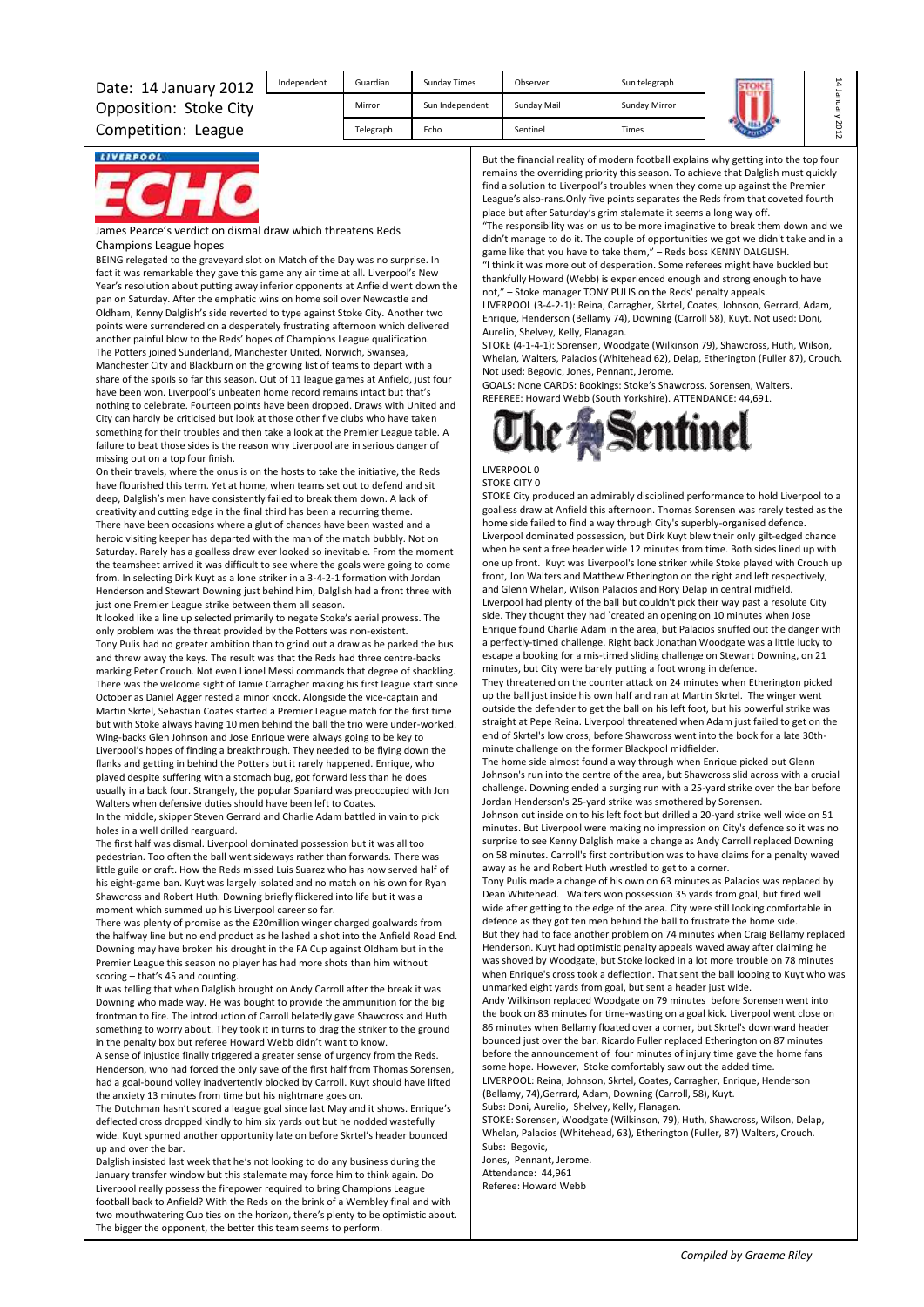| Date: 14 January 2012  | Independent | Guardian  | Sunday Times    | Observer    | Sun telegraph |                |  |
|------------------------|-------------|-----------|-----------------|-------------|---------------|----------------|--|
| Opposition: Stoke City |             | Mirror    | Sun Independent | Sundav Mail | Sunday Mirror |                |  |
| Competition: League    |             | Telegraph | Echo            | Sentinel    | <b>Times</b>  | <b>CENTRAL</b> |  |

# THE INDEPENDENT

Liverpool racism apology overshadows bore draw

Tomorrow is the first anniversary of Kenny Dalglish's first home game since his return to theLiverpool helm and in the intervening 12 months his team have lost just once at Anfield. The problem is the number of games they have actually won. This drab stalemate was their seventh draw in 11 home league matches this term, spelling 14 points dropped at Anfield and providing another check to the momentum of a club with Champions League qualifying ambitions. Stoke goalkeeper Thomas Sorensen barely had a save to make as Liverpool missed the chance to climb above Arsenal into sixth place, at least for 24 hours.

Indeed the most noteworthy aspect of this disappointing Anfield afternoon was arguably found not on the pitch but in the match programme where Liverpool, perhaps stung by criticism of their position during the Luis Suarez affair, offered a PR offensive with Dalglish, captain Steven Gerrard and managing director Ian Ayre all reiterating the club's stance against racism.

Dalglish, in his manager's notes, and Ayre, in a two-page spread, both offered an apology to Tom Adeyemi, the Oldham Athletic player allegedly abused by a 20 year-old man in the Kop during the FA Cup tie at Anfield on 6 January. Ayre added: "It is important to all us here that nobody is left in any doubt as to where Liverpool Football Club stands on this. Such behaviour simply will not be

tolerated." Ayre's words provided some sense of recognition that Liverpool's reputation had been harmed by the Suarez case - "it has led some people to the perception

that Liverpool Football Club's stance on racism and discrimination is not as firm as it is" - and he went on to call for good behaviour from his club's supporters when Liverpool host United in the FA Cup fourth round on 28 January. "Despite the outcome of recent events, it is essential that we conduct ourselves as a club, as a team and as fans in a manner that is befitting of this great club."

So to what little action there was, and evidence of the on-field impact of the Suarez case. With Daniel Agger missing, Martin Skrtel was joined by Jamie Carragher and Uruguayan Sebastian Coates in a three-man central defence. But keeping an unambitious Stoke side out proved much less a problem than prising them open at the other end.

It does not say much for Dalglish's faith in Andy Carroll that he chose Dirk Kuyt, without a league goal since May, to lead the attack, supported by Jordan Henderson and Stewart Downing in a 3-4-2-1 formation that looked to Glen Johnson and Jose Enrique to provide width.

Liverpool might have been spared the frustrations that followed had Charlie Adam reacted more quickly when Steven Gerrard's early corner dropped his way, the Scot allowing the ball to bounce away off his leg.

What followed was an increasingly disquieting spectacle for the home fans as Stoke, well-organised and hard-working, sat deep and limited Liverpool to a series of long shots.

Matthew Etherington became the first player to warm either goalkeeper's hands, albeit shooting straight at Pepe Reina. Not until the 37th minute was Sorensen called to make a save, from Henderson's long-range effort, and it summed up Liverpool's first half when Johnson rolled a ball across the edge of the Stoke six-yard box with not a single red shirt in sight.

Carroll's introduction in the 58th minute led almost immediately to a loud penalty shout as he grappled with Robert Huth as a corner came in and went to ground. It proved a recurring theme of a desperate final phase - ball comes in, players tangle, Kop appeals - but Howard Webb was not listening and Dalglish had no real complaints. "It was our responsibility to break them down and on the day we weren't good enough," he admitted.

Kuyt should have made the difference with 13 minutes remaining but steered his header wide from a deflected Enrique cross, ensuring a satisfactory ending to Tony Pulis's 400th game as Stoke boss. "That's four points and two clean sheets in the bag [against Liverpool] and that's a great achievement for us," he reflected. Liverpool (3-4-2-1): Reina; Skrtel, Carragher, Coates; Johnson, Gerrard, Adam, Enrique; Henderson (Bellamy, 74), Downing (Carroll, 58): Kuyt.

Stoke (4-5-1): Sorensen; Woodgate (Wilkinson, 79), Shawcross, Huth, Wilson; Walters, Palacios (Whitehead, 61), Whelan, Delap, Etherington (Fuller, 87); Crouch.

Referee: Howard Webb Man of the match: Shawcross (Stoke) Match rating: 4/10

## **The Sunday Telegraph**

Kuyt wastes chance to unpick Stoke defence

Liverpool 0 Stoke City 0

Att: 44,691

It would be all too easy to put this latest Anfield draw down to the absence of Luis Suarez. But that would be to ignore the fact that the Uruguayan had played in each of the other six draws in 11 home matches that have undermined Liverpool's season.

After Sunderland, Manchester United, Norwich, Swansea, Manchester City and Blackburn, Stoke join the growing list of teams to leave Merseyside with a point, making the Reds' unbeaten home record little to shout about.

The concern for Liverpool supporters, whose team is five points adrift of fourthplaced Chelsea, is that no other result really looked likely.

Kenny Dalglish selected three centre-halves - two of whom stood and watched as the other challenged Peter Crouch in the air; Stoke's manager Tony Pulis having adapted his formation when he saw Liverpool's team-sheet.

Glen Johnson and Jose Enrique threatened fitfully from the flanks but Sebastian Coates, making his first Premier League start, brought the ball out from the back once in the opening period and Martin Skrtel did the same on only one occasion after the interval.

At the other end, the game's other lone forward Dirk Kuyt wasted his, and the game's, only decent chance.

Frequently met with questions such as "How d'you watch that every week?", for once Stoke supporters could respond in kind.

It was not easy to work out what the formation was set to achieve but it was fair to assume that containing Stoke is not the limit of Dalglish's ambitions.

Afterwards, Dalglish claimed that he had little choice about his shape due to the personnel available but surely a different arrangement would have brought more penetration and vibrancy? "They came for a point and got a point and the

responsibility is on us to be more imaginative to try to break them down," Dalglish said.

"We didn't manage to do it and the couple of opportunities that we did have, we didn't take and in a game like that you've got to take your opportunities."

Frequently, Matthew Etherington looked the most dangerous player on the field and his drive just before half-time, following a quick break, was certainly the best chance of the opening period.

Liverpool went closest when a Steven Gerrard corner hit the oblivious Charlie Adam three yards from goal only for the ball to rebound backwards. Stewart Downing, Gerrard and Jordan Henderson all tried their luck from distance but the moment when Gerrard received the ball five yards inside his own half and looked up to see no-one ahead of him summed up the opening period for the hosts.

Andy Carroll's first contribution, after being brought on just before the hour, was to block an effort from Henderson but, other than changing his boots and staggering over under pressure in the area on three occasions,he produced little else. All three appeals were ignored by referee Howard Webb.

When Kuyt finally got an opportunity, thanks to an Enrique cross glancing off Jonathan Woodgate, he missed with a free header from eight yards. Kuyt missed again from close range with another header in the closing stages,

before Skrtel thumped a header into the ground and over the bar from Craig Bellamy's corner. Pulis was dismissive of the penalty appeals. "They have a fantastic crowd and they

could see we were digging in and the players needed some help and by cheering the way they did, that helps. Some referees might have buckled but thankfully Howard is experienced enough and strong enough not to have."

Liverpool (3-4-2-1): Reina; Skrtel, Carragher, Coates, Johnson, Gerrard, Adam, Enrique; Henderson (Bellamy 74), Downing (Carroll 58); Kuyt. Subs: Doni, Aurelio, Shelvey, Kelly, Flanagan.

Stoke (4-5-1): Sorensen; Woodgate (Wilkinson 79), Huth, Shawcross, Wilson; Walters, Delap, Palacios (Whitehead 62), Whelan, Etherington (Fuller 87); Crouch. Subs: Begovic, Jones, Pennant, Jerome. Booked: Sorensen, Walters. Referee: Howard Webb (S Yorks)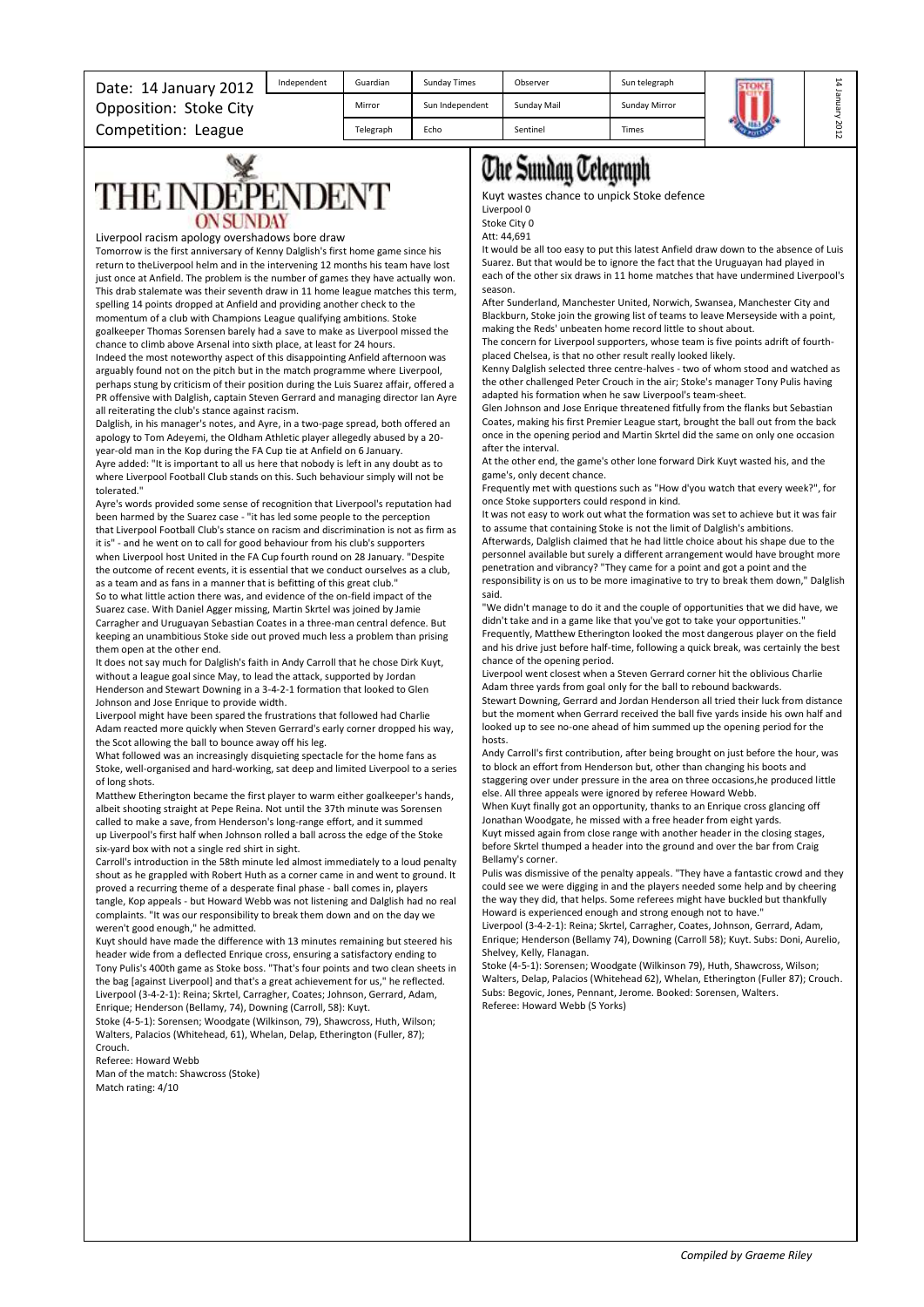| Date: 14 January 2012         | Independent | Guardian  | <b>Sunday Times</b> | Observer    | Sun telegraph | <b>STOI</b> |  |
|-------------------------------|-------------|-----------|---------------------|-------------|---------------|-------------|--|
| <b>Opposition: Stoke City</b> |             | Mirror    | Sun Independent     | Sunday Mail | Sunday Mirror |             |  |
| Competition: League           |             | Telegraph | Echo                | Sentinel    | Times         |             |  |

### $2562$ THE SUNDAY TIMES Toothless Liverpool struggle to make progress

**LIVERPOOL** 0 STOKE CITY 0 **LIVERPOOL**'S season is becoming more baffling by the day and a seventh draw in 11 home matches only compounded the mystery. Apart from a couple of shouts for a penalty as Andy Carroll and Robert Huth locked horns in the last 10 minutes, **Liverpool** had nothing to show for their possession and, to be fair, their industry.

At the final whistle, the crowd did not know quite what to do. A good few thousand had saved themselves the dilemma by heading for the exit early; the remainder mustered some half-hearted jeers, but a big question mark still hung over Anfield and, in particular, the tactics of Kenny Dalglish.

His masterplan included a three-man defence and Dirk Kuyt - selected ahead of Carroll - as centre-forward, supported by Jordan Henderson and Stewart Downing. Steven Gerrard had licence to roam, which he did to no noticeable effect, and when Glen Johnson, playing in central midfield for some reason, crossed to an empty penalty area just before half-time even the most

hardened **Liverpool** supporters began to vent their frustration. Since when have **Liverpool** had to shuffle formations to combat the likes of Stoke City? Dalglish did not try to hide the glaring inadequacies of his expensively assembled squad, nor did he try to explain his Rubik's cube of a formation. "We didn't have many options," he said. "The responsibility was on us to break them down and we had the opportunities, but we didn't take them."

Had **Liverpool** missed a stream of decent chances, the manager might have had a point. But they didn't. Kuyt, who has not scored in the league since last spring, had two headers - one wide at full stretch, the other into the side-netting from an acute angle - and Henderson's goalbound volley was blocked by one of his own men. That was about it.

No team in the top 10 have scored fewer goals at home than **Liverpool**'s 14 and, if anything, the problem is getting worse. "It wasn't as if our goalkeeper had to make save after save or anything," said Tony Pulis, after his 400th game as manager of Stoke. "I was delighted with the effort and commitment. We did smashing."

The late arrival of Carroll at least Carroll: created a bit of a stir in the Kop but his contribution was limited both by the excellent Huth and by referee Howard Webb's refusal to acknowledge a number of claims for penalties as the [pounds sterling]35m striker went sprawling.

"Some referees might have buckled," said Pulis.

"Happily, Howard was experienced enough and strong enough not to buckle." Too many times **Liverpool**'sprawling promising approach play was spoiled by sloppy passing or sheer confusion. Too often the default move was to go backwards, keeping the ball but allowing Stoke's five-man midfield to cover the space.

**Liverpool**'s first shot came after half an hour, through the otherwise anonymous Downing. Luis Suarez's suspension cannot end soon enough.

Star man: Robert Huth (Stoke) Yellow cards: Stoke: Shawcross, Sorensen, Walters Referee: H Webb Attendance: 44,691 **Liverpool**: Reina 6, Skrtel 6, Carragher 5, Coates 5, Johnson 6, Adam 5, Gerrard 6, Enrique 7, Henderson 5 (Bellamy 74min), Downing 5 (Carroll 58min, 6), Kuyt 6 Stoke: Sorensen 6, Woodgate 6 (Wilkinson 78min), Shawcross 7, Huth 8, Walters 6, Wilson 5, Delap 6, Whelan 5, Palacios 6 (Whitehead 62min), Etherington 7 (Fuller 87min), Crouch 6

### eObserver Dalglish tinkering raises eyebrows

LIVERPOOL 0 STOKE 0

How the mighty are fallen. Kenny Dalglish picked a safety-first team to counter Stoke's muscular strengths and subsequently saw victory elude his team at home yet again.

The golden era when Liverpool let the opposition do the worrying is long gone, their decline reflected in an unimpressive home record. They remain unbeaten here in the Premier League, but have won four of their 11 matches at their erstwhile fortress, where all comers once feared to tread.

Clearly they are missing Luis Suarez, their leading goalscorer, who is suspended for another four games, but the line-up Dalglish fielded here bewildered not only the fans, but apparently his own players, whose performance was disjointed in the extreme.

The Scot played with three centre-halves at the back and, on his own admission, was left with all three marking Peter Crouch. In attack, he left out Andy Carroll and the in-form Craig Bellamy, relying exclusively on Dirk Kuyt, who has not scored in the league since May, and in such circumstances, the smart money had to be on a goalless outcome from the very outset.

Dalglish said: "They came here looking for a point and got it. It's our responsibility to break them down, and on the day we weren't good enough." Why the three central defenders? "With the personnel available we didn't have much choice," he said, ignoring the fact he had Fabio Aurelio and Jonjo Shelvey, as well as Carroll and Bellamy on the bench, to facilitate a more orthodox formation. Instead he chose to give Sebastian Coates, from Uruguay, his first start in the Premier League, alongside Jamie Carragher and Martin Skrtel.

Tony Pulis said: "We decided to change our team when we saw Kenny was playing with three centre-halves. I used Jonathan Walters on the right of midfield, not up front<sup>'</sup>

It was hardly a shock that Carroll, with two goals in 19 league appearances, was relegated to the bench, but Pulis confessed that he was "absolutely delighted" to find that Bellamy, who has scored six in all competitions, was not playing. Kuyt, plainly is not up to it as the focal point of the attack.

It is not only on the field that Liverpool's reputation has been suffering of late, and while they insist they want to put the Suarez case behind them and "move on", the racism issue was raised in the matchday programme by Dalglish, Steven Gerrard and the managing director, Ian Ayre. The gist of their various comments was that public perception of the club's stance on racial discrimination was all wrong. "It has no place at Anfield," Dalglish wrote.

Given the bad blood between Suarez and Patrice Evra and their respective teammates and fans, Ayre was understandably concerned about the renewal of hostilities with Manchester United in the fourth round of the FA Cup on 28 January. He said: "Despite the outcome of recent events, it is essential we conduct ourselves in a manner that is befitting this great club."

Out on the pitch, there was precious little to push the subject off the agenda. Liverpool's shoddy passing was a betrayal of the club's fine tradition for geometrical progression and the attack was a misnomer. A banner on the Kop picturing Roger Hunt came as a welcome reminder of happier days. Early in the second half, when Kuyt dithered and was dispossessed, the Kop finally lost patience and bellowed its collective disapproval.

Carroll was introduced in the hope that his height might inconvenience Stoke's defenders but aerial combat has long been their specialist subject and the archetypal blunt instrument got nowhere.

For all their shortcomings, Liverpool should have had the one goal that was always going to be enough when Kuyt headed wide from six yards after Jose Enrique's cross from the left had reached him through Jonathan Woodgate's involuntary deflection. Victory, however, would have flattered them. LIVERPOOL

Reina; Skrtel, Carragher, Coates; Johnson, Adam, Gerrard, Enrique; Henderson (Bellamy 74), Downing (Carroll 58); Kuyt Subs not used Doni, Aurelio, Shelvey, Kelly, Flanagan

STOKE

Sorensen (Booked); Woodgate (Wilkinson 78), Shawcross (Booked), Huth, Wilson; Walters (Booked), Palacios (Whitehead 62), Whelan, Delap, Etherington (Fuller 87); Crouch Subs not used Begovic, Jones, Pennant, Jerome

Anfield 44,691

Game rating 5/10

Referee Howard Webb 7

The number of league games Liverpool have drawn at Anfield this season out of 11 played. Had they not dropped the 14 points they would be top of the table this morning

13 August Sunderland 1-1

15 October Manchester Utd1-1

22 October Norwich 1-1 5 November Swansea 0-0

27 November Manchester City1-1

26 December Blackburn 1-1

14 January Stoke 0-0